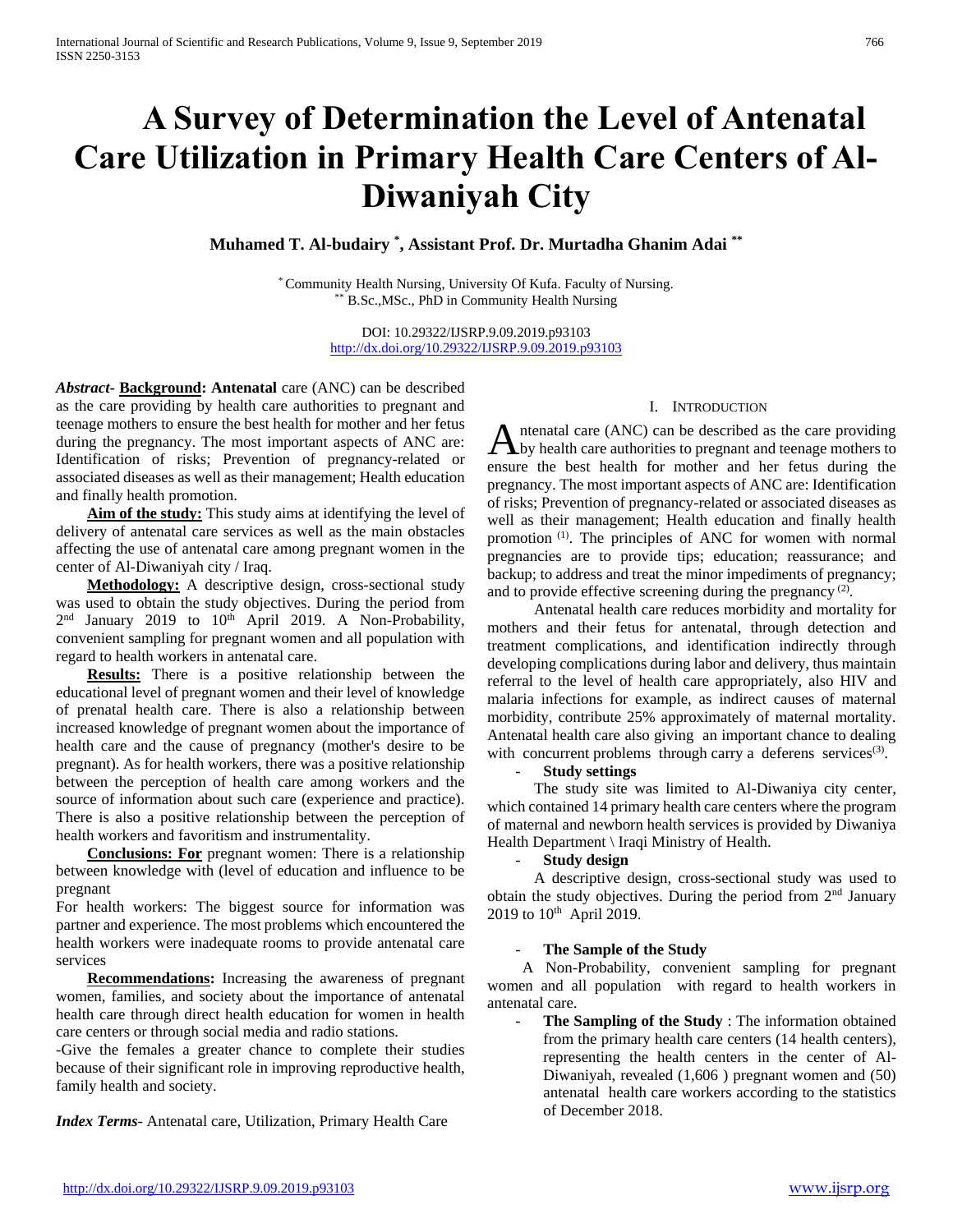International Journal of Scientific and Research Publications, Volume 9, Issue 9, September 2019 767 ISSN 2250-3153

## **The Study Instrument**

Two structured questionnaires were used to obtain information from study participants, one for pregnant women and a different one for antenatal care workers.

# - **Parts of Pregnant Women Questionnaire**

1-Socio-Demographic Characteristics for Pregnant Women 2-Pregnant Women Information about previous and Present antenatal care

3-Pregnant women knowledge about importance of antenatal care Parts of Questionnaire for Health Workers

1-Socio- Demographic Characteristics for Health Worker

2- What Problems are Encountered in the Course of Providing

Antenatal Care Services to Pregnant Women

3- Health Care Workers Perception About Certain Services

# - **Statistical Analysis**

The Statistical Package of Social Sciences (SPSS), V.24, (Microsoft excel 2010) was used for analysis and results were presented in tabular form.

# II. RESULTS

# **Table (1): Socio-Demographic Data for Pregnant Women**

| <b>Demographic</b><br>data of pregnant | <b>Rating</b><br>and<br>scoring | Freq.         | ℅    |
|----------------------------------------|---------------------------------|---------------|------|
|                                        | $16 - 24$                       | 135           | 33.8 |
|                                        | $25 - 33$                       | 210           | 52.5 |
| Age (years)                            | $34 - 42$                       | 55            | 13.8 |
|                                        | Total                           | 400           | 100  |
|                                        | Married                         | 396           | 99.0 |
|                                        | Divorced                        | $\mathfrak z$ | .5   |
| <b>Marital Status</b>                  | Widowed                         | 2             | .5   |
|                                        | Total                           | 400           | 100  |
|                                        | Illiterate                      | 29            | 7.3  |
| <b>Level of Education</b>              | Able to<br>and<br>read<br>write | 62            | 15.5 |
|                                        | school<br>Primary<br>graduate   | 147           | 36.8 |
|                                        | Intermediate school<br>graduate | 82            | 20.5 |

|                        | Preparatory<br>school<br>graduate | 34  | 8.5  |
|------------------------|-----------------------------------|-----|------|
|                        | Institute graduate                | 42  | 10.5 |
|                        | College graduate                  | 4   | 1.0  |
|                        | Total                             | 400 | 100  |
|                        | Free work                         | 15  | 3.8  |
|                        | Housewife                         | 268 | 67   |
| Occupation             | Government<br>employee            | 68  | 17.0 |
|                        | Student                           | 49  | 12.3 |
|                        | Total                             | 400 | 100  |
|                        | Free business                     | 68  | 17.0 |
|                        | Government<br>employee            | 203 | 50.8 |
|                        | Worker                            | 51  | 12.8 |
| <b>Husband Job</b>     | Unemployed                        | 50  | 12.3 |
|                        | Student                           | 25  | 6.3  |
|                        | Retired                           | 3   | 0.8  |
|                        | Total                             | 400 | 100  |
|                        | Not enough                        | 112 | 28.0 |
| <b>Economic Status</b> | Sometimes enough                  | 113 | 28.3 |
|                        | Enough                            | 175 | 43.8 |
|                        | Total                             | 400 | 100  |
|                        | 0                                 | 76  | 19.0 |
| Gravidity              | $1 - 3$                           | 237 | 59.3 |
|                        | $4 - 6$                           | 87  | 21.8 |
| Parity                 | 0                                 | 77  | 19.3 |
|                        | $1 - 3$                           | 254 | 63.5 |
|                        | $4 - 6$                           | 69  | 17.3 |
|                        | Total                             | 400 | 100  |

 Table (1) socio-demographic data shows the majority sample of pregnant are ( 52,5%) within age between (25–33) years. The vast majority of marital state( 99 %) are married. Concerning the level of educational, the study indicates that the majority of the pregnant women are primary school graduate(36.8%). Regarding to occupational status(87%) are housewives. Regarding to their husbands jobs (50.8%) of them are government employee .The economic status is indicate there are $(43.8 \%)$  of sample are enough. The larger category of one gravidity and one parity is (25.5%) and(28%) respectively

**Table (2) : Information About Previous and Present Pregnancy**

| <b>Pregnant Information</b>                                                        | <b>Rating and Scoring</b> | Freq. | %   |
|------------------------------------------------------------------------------------|---------------------------|-------|-----|
|                                                                                    | Yes                       | 380   | 95  |
| With regard to your previous pregnancy, did<br>you attend Antenatal care clinics ? | No                        | 20    |     |
|                                                                                    | Total                     | 400   | 100 |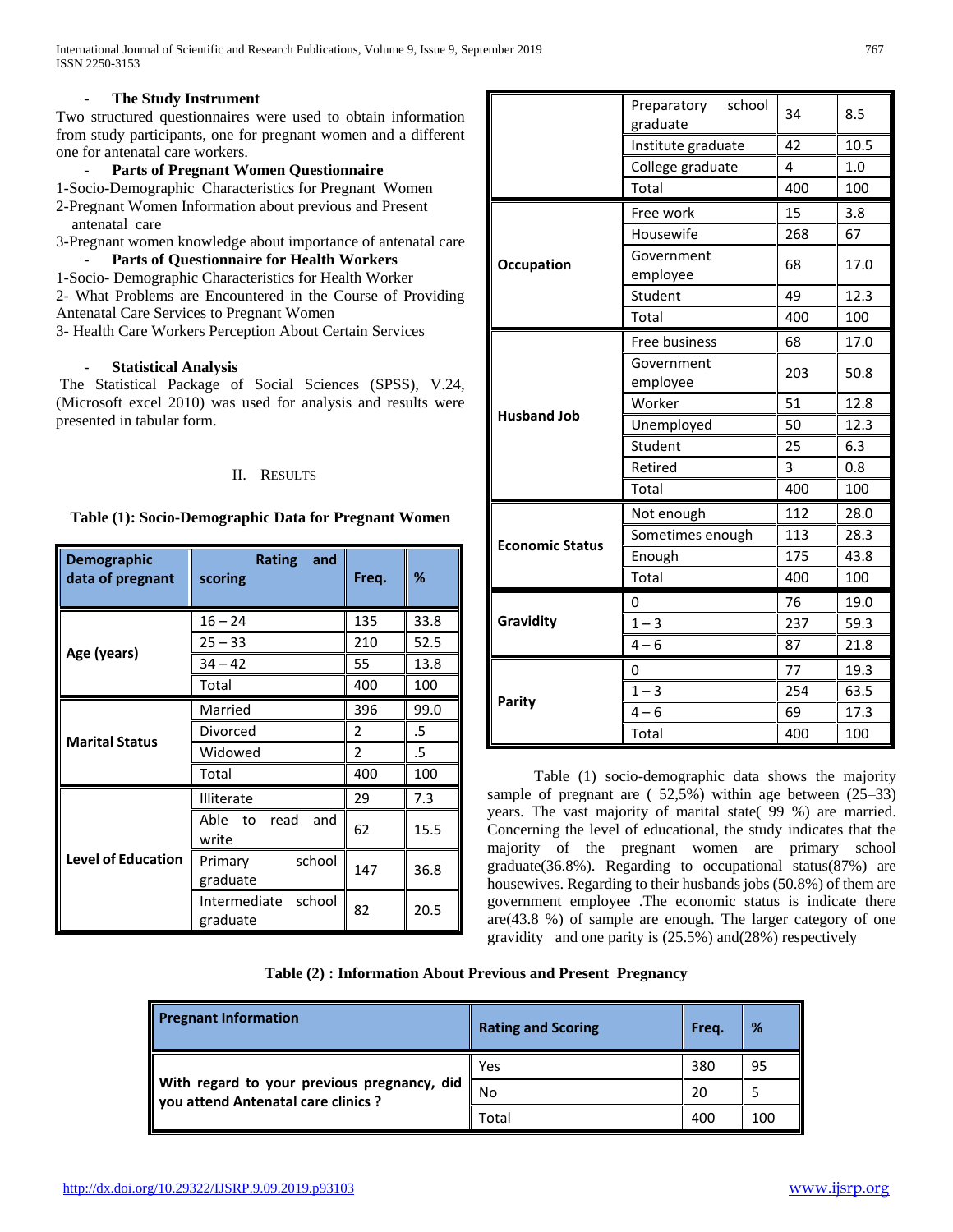| Before you started antenatal care, was it                                  | Yes                                       | 374 | 93.5 |
|----------------------------------------------------------------------------|-------------------------------------------|-----|------|
| necessary for you to get permission from                                   | No                                        | 26  | 6.0  |
| anyone to attend the antenatal care clinics ?                              | Total                                     | 400 | 100  |
|                                                                            | The husband                               | 368 | 92.0 |
|                                                                            | Father of my husband                      | 15  | 3.8  |
| From whom did you ask for permission to<br>attend antenatal care clinics ? | Mother of my husband                      | 12  | 3.0  |
|                                                                            | The mother                                | 5   | 1.3  |
|                                                                            | Total                                     | 400 | 100  |
|                                                                            | Yes                                       | 307 | 76.8 |
| Does your husband accompany you to a care<br>clinic?                       | No                                        | 93  | 23.3 |
|                                                                            | Total                                     | 400 | 100  |
|                                                                            | Moral support                             | 230 | 57.5 |
|                                                                            | Assistance                                | 52  | 13.0 |
| If yes, What are the benefits to reproductive                              | In order to pay                           | 55  | 13.8 |
| health ?                                                                   | Other                                     | 63  | 15.8 |
|                                                                            | Total                                     | 400 | 100  |
|                                                                            |                                           |     |      |
|                                                                            | The desire to have children               | 272 | 68.0 |
|                                                                            | My husband forced me                      | 31  | 7.8  |
| What influenced you to be pregnant?                                        | Was unplanned                             | 93  | 23.3 |
|                                                                            | Grandma<br>wants<br>many<br>grandchildren | 4   | 1.0  |
|                                                                            | Total                                     | 400 | 100  |
|                                                                            | 3 months (0-12 weeks)                     | 149 | 37.3 |
|                                                                            | 4-6 months (13-24 weeks)                  | 245 | 61.3 |
| Do you remember when you start antenatal<br>care ?                         | 7-9 months (25-36 weeks)                  | 2   | 0.5  |
|                                                                            | I do not know                             | 4   | 1.0  |
|                                                                            | Total                                     | 400 | 100  |
|                                                                            | Yes                                       | 196 | 49.0 |
| Do you remember having any obstetric                                       | No                                        | 204 | 51.0 |
| problems with previous pregnancies?                                        | Total                                     | 400 | 100  |
|                                                                            | <b>Yes</b>                                | 274 | 68.5 |
| If yes could this have an influence on antenatal                           | No                                        | 126 | 31.5 |
| care visits ?                                                              | Total                                     | 400 | 100  |
|                                                                            | Yes                                       | 374 | 93.5 |
| Do you have your antenatal care card for the                               | No                                        | 26  | 6.5  |
| previous pregnancy?                                                        | Total                                     | 400 | 100  |
|                                                                            |                                           |     |      |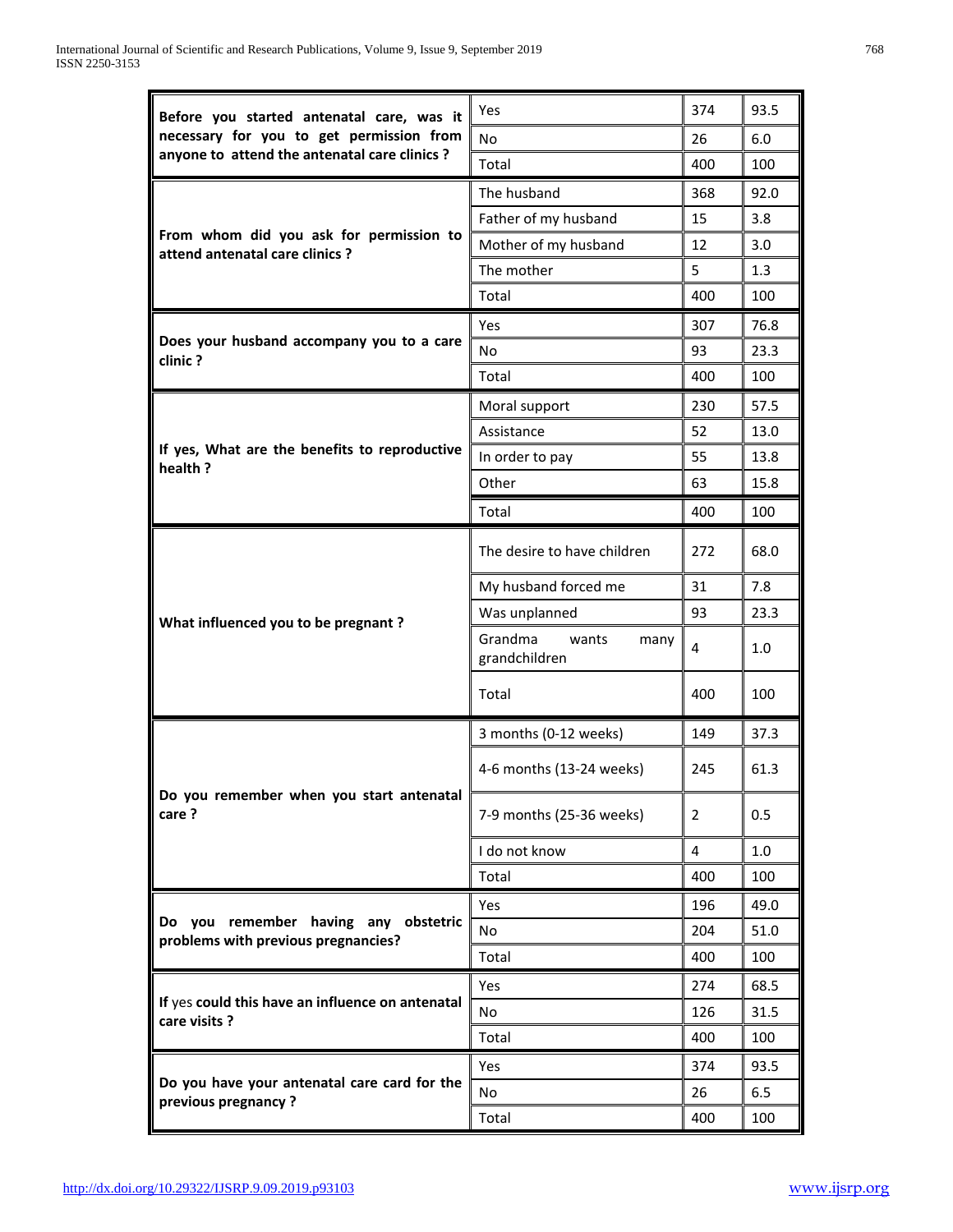|                                                                                            | Yes         | 385 | 96.3  |
|--------------------------------------------------------------------------------------------|-------------|-----|-------|
| Were you satisfied with the services offered at<br>this facility regarding antenatal care? | No          | 15  | 3.8   |
|                                                                                            | Total       | 400 | 100   |
|                                                                                            | Yes         | 32  | 8.0   |
| Do you have to pay in order to start antenatal<br>care clinics ?                           | No          | 368 | 92.0  |
|                                                                                            | Total       | 400 | 100   |
|                                                                                            | Inexpensive | 340 | 85.0  |
| How affordable is this amount to you?                                                      | Moderate    | 40  | 10.0  |
|                                                                                            | Expensive   | 20  | 5.0   |
|                                                                                            | Total       | 400 | 100.0 |

 Table (2) shows the majority of sample (95%) of them was attend antenatal care clinics, Concerning necessary for to get permission from someone to attend the antenatal care clinics (93,5%) of sample was obtained permission. (92 %) of sample was taken permission from their husbands and (76,8%) was their husband accompany with them to a health care clinic. Majority of them (57,5 %) the benefits to reproductive health is moral support. ( 68 %) of sample was have desire to be pregnant .( 61 ,3 %) was

start antenatal care in 4-6 months .The majority of sample (93,5 %) had antenatal care card for the previous pregnancy. Most of sample (96,3)was satisfied with the services regarding antenatal care in percentage. The majority of them (92%) have no pay in order to start antenatal care. Regarding inexpensive, the majority of sample(85%) was considered the antenatal care is an inexpensive.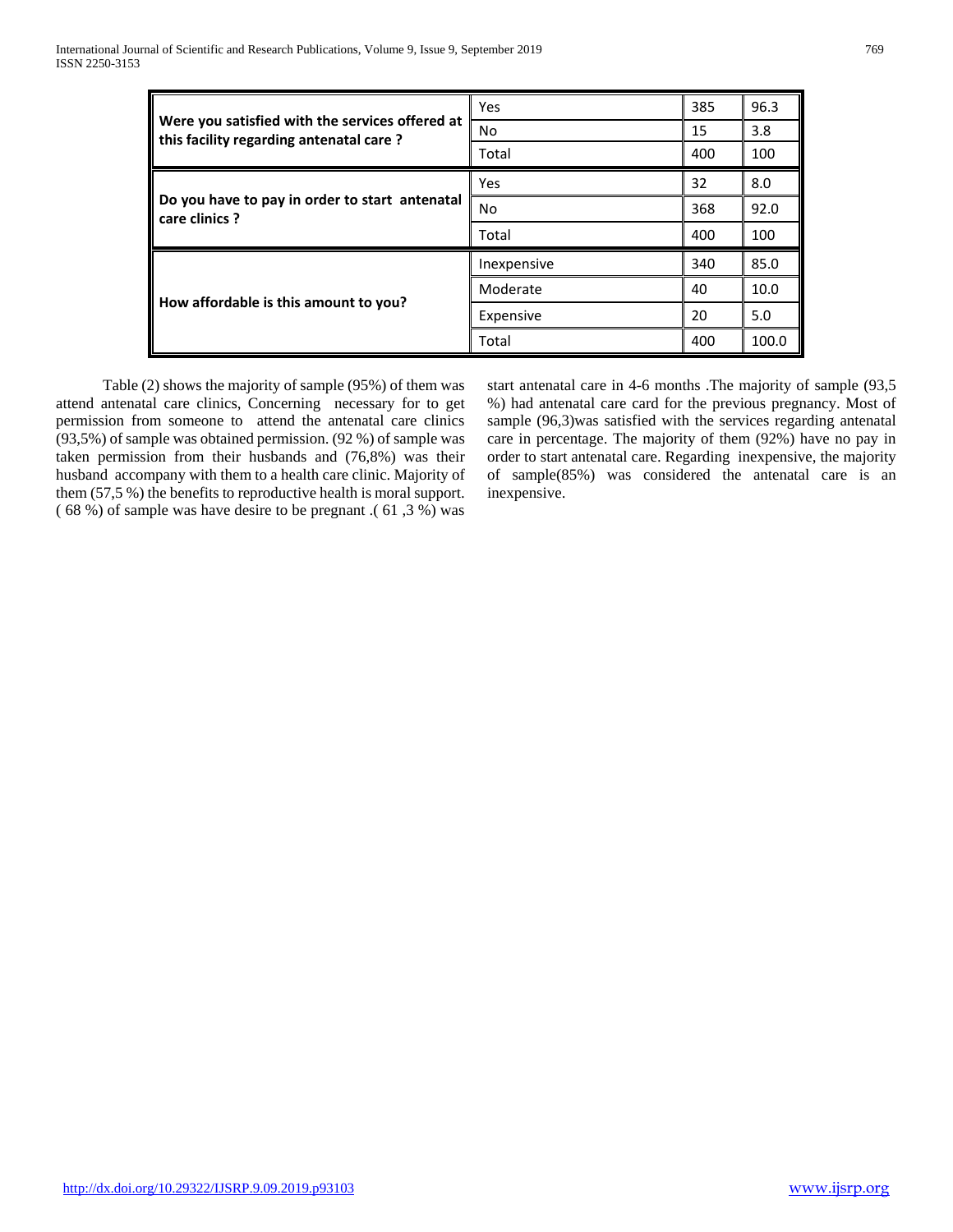| <b>Demographic Data</b>                                                                 | <b>Rating and Scoring</b> | Freq.          | $\%$    |
|-----------------------------------------------------------------------------------------|---------------------------|----------------|---------|
|                                                                                         | $20 - 29$                 | 24             | 48.0    |
|                                                                                         | $30 - 40$                 | 12             | 24.0    |
| Age (years)                                                                             | $41 - 50$                 | 8              | 16.0    |
|                                                                                         | $51 - 60$                 | 6              | 12.0    |
|                                                                                         | Physician                 | 14             | 28.0    |
| Profession                                                                              | Nurse                     | 33             | 66.0    |
|                                                                                         | Administrative            | 3              | $6.0\,$ |
|                                                                                         | Male                      | 9              | 18.0    |
| Gender                                                                                  | Female                    | 41             | 82.0    |
|                                                                                         | $\leq$ 1                  | 6              | 12.0    |
|                                                                                         | $2 - 8$                   | 21             | 42.0    |
| <b>Years of employment</b>                                                              | $9 - 15$                  | 9              | 18.0    |
|                                                                                         | $16 - 21$                 | 6              | 12.0    |
|                                                                                         | $22 - 28$                 | 4              | 8.0     |
|                                                                                         | $29 - 35$                 | $\overline{4}$ | 8.0     |
| Have<br>you<br>been<br>trained<br>in<br>reproductive and<br>child health<br>activities? | <b>YES</b>                | 38             | 76.0    |
|                                                                                         | <b>NO</b>                 | 12             | 24.0    |
|                                                                                         | $\leq$ 1                  | 18             | 36.0    |
| If yes, How long have you been                                                          | $2 - 9$                   | 17             | 34.0    |
| involved in reproductive health<br>and health child interventions? (                    | $10 - 16$                 | 8              | 16.0    |
| years)                                                                                  | $17 - 24$                 | 4              | 8.0     |
|                                                                                         | $25 - 31$                 | 3              | 6.0     |
| When did you last receive in-                                                           | $\leq 1$                  | 23             | 46.0    |
| service training in life skills in                                                      | $2 - 7$                   | 20             | 40.0    |
| Obstetric or integrated maternal<br>and neonatal care ?(years)                          | $8 - 13$                  | 5              | 10.0    |
|                                                                                         | $20 - 25$                 | $\overline{2}$ | 4.0     |

# **Table (3): Socio Demographic Data of health workers. N=50**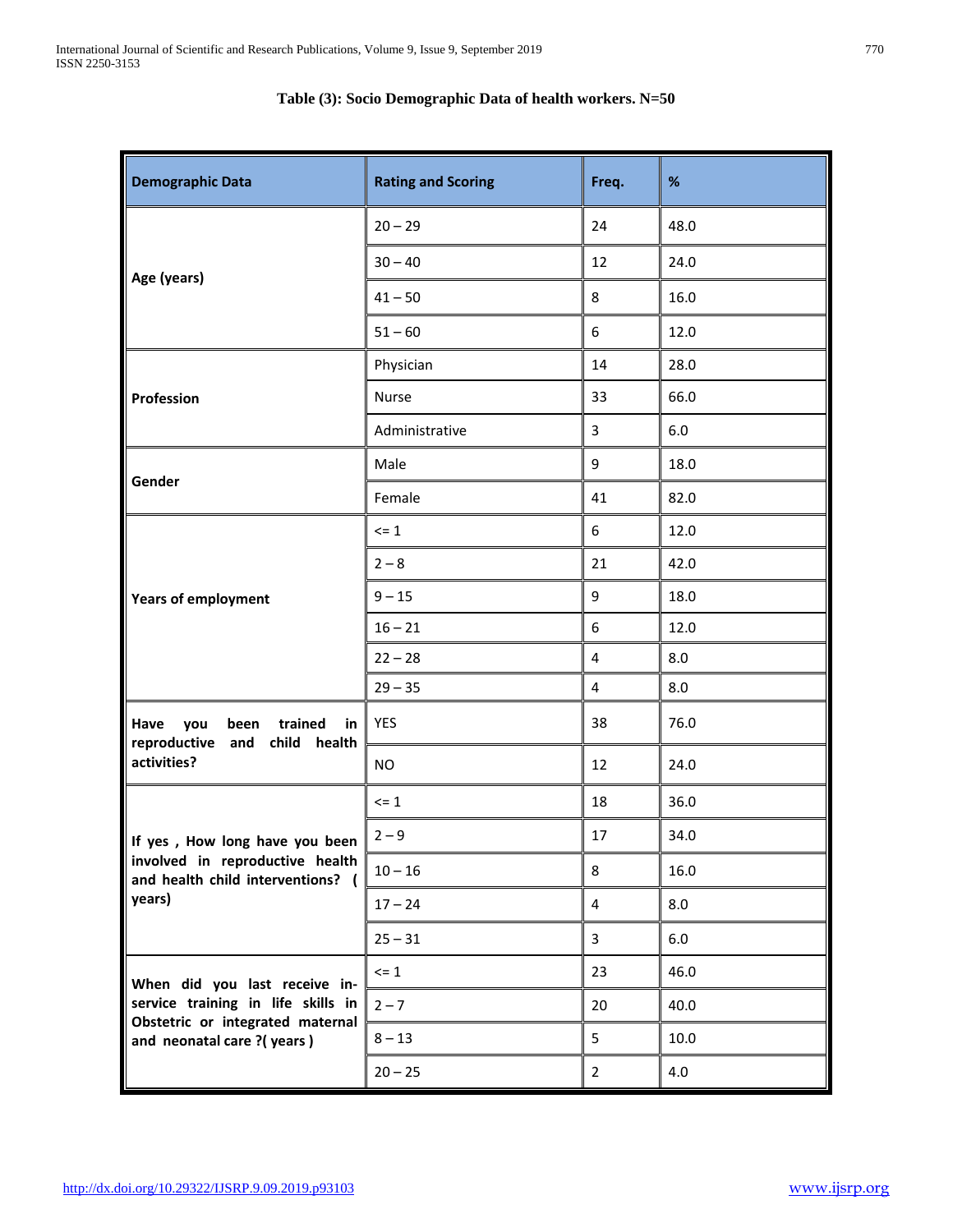| <b>Demographic Data</b>                                           | <b>Rating and Scoring</b>      | Freq.          | %     |
|-------------------------------------------------------------------|--------------------------------|----------------|-------|
|                                                                   | Physical examination           | 5              | 10.0  |
|                                                                   | Giving information to pregnant | 14             | 28.0  |
| What role do you play in antenatal                                | Documentation                  | 14             | 28.0  |
| care delivery?                                                    | Provide care                   | 4              | 8.0   |
|                                                                   | Description of medicines       | 9              | 18.0  |
|                                                                   | Diagnosis of problems          | 4              | 8.0   |
| How many information education                                    | $\Leftarrow$ 1                 | 8              | 16.0  |
| and communication sessions are<br>conducted per week on antenatal | $2 - 4$                        | 12             | 24.0  |
| care ? (sessions)                                                 | $5 - 6$                        | 30             | 60.0  |
| received information<br>Did<br>you                                | Yes                            | 48             | 95.0  |
| about antenatal care?                                             | <b>No</b>                      | $\overline{2}$ | 5.0   |
|                                                                   | Studying                       | 3              | 6.25  |
| Where did you get this information<br>?                           | Conferences and seminars       | 10             | 20.8  |
|                                                                   | <b>Experience and practice</b> | 12             | 25.0  |
|                                                                   | Radio and networking sites     | 8              | 16.6  |
|                                                                   | Partners                       | 15             | 31.25 |

# **Table (4.7):Continue. ……..**

 Table ( 3) Presents the majority age of health workers between (20- 29) years old present (48 %) , majority of profession is nurses ( 66 % ), the majority gender is female (82%), majority of years of employment between (2-8) years (42 %) , majority they Have trained in reproductive and child health activities (76%), the majority they have training from one year or less (46%), they presenting information education and communication sessions are conducted per week on antenatal care (5-6) per week (60%), majority of them received information about antenatal care(94%), majority of them (24%) receiving information from Conferences and seminars.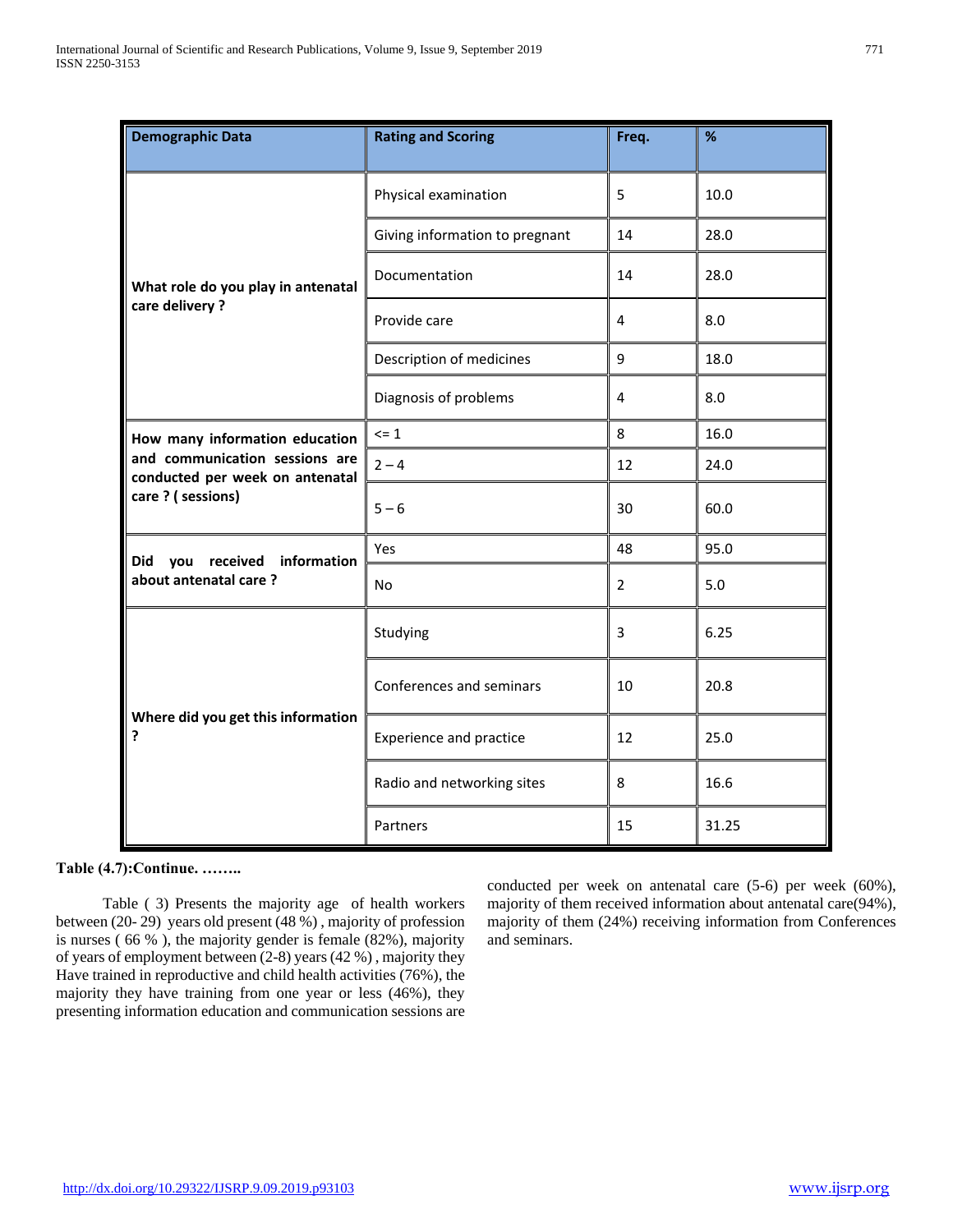| What problems are encountered in the course of<br>providing antenatal health care services to pregnant<br>women | <b>Answers</b> | Freq. | %    |
|-----------------------------------------------------------------------------------------------------------------|----------------|-------|------|
| <b>Insufficient equipment and supplies</b>                                                                      | Yes            | 28    | 56.0 |
|                                                                                                                 | No             | 22    | 44.0 |
| No guidelines and checklist for provision of antenatal                                                          | Yes            | 31    | 62.0 |
| services                                                                                                        | No.            | 19    | 38.0 |
| Lack of transport                                                                                               | Yes            | 12    | 24.0 |
|                                                                                                                 | No.            | 38    | 76.0 |
| No wireless communication                                                                                       | Yes            | 29    | 58.0 |
|                                                                                                                 | No.            | 21    | 42.0 |
| Shortage of professional staff                                                                                  | Yes            | 23    | 46.0 |
|                                                                                                                 | No             | 27    | 54.0 |
| Lack of essential medication                                                                                    | Yes            | 27    | 54.0 |
|                                                                                                                 | No             | 23    | 46.0 |
| Inadequate rooms to provide focused antenatal                                                                   | Yes            | 37    | 74.0 |
| services                                                                                                        | No.            | 13    | 26.0 |
| <b>Community attitudes towards health workers</b>                                                               | Yes            | 31    | 62.0 |
|                                                                                                                 | No             | 19    | 38.0 |
|                                                                                                                 | Yes            | 33    | 66.0 |
| <b>Favoritism and instrumentality</b>                                                                           | No             | 17    | 34.0 |

**Table (4):The Problems Which Encountered the Health Workers During the Delivery of Antenatal Care Services to Pregnant Women N=50**

> Table (4): Present the problems which encountered the health workers during the delivery of antenatal care services to pregnant women, show the majority problem (74%) is inadequate rooms to provide focused antenatal services and favoritism and instrumentality was (66%). Their answers to the other of the questions were as follows: Insufficient equipment and supplies were 56% were answered yes , No guidelines and checklist for provision of antenatal services 62% were answered yes , Lack of transport 24% were answered yes, No wireless communication 28% were answered yes , Shortage of professional staff 46% were answered yes, Lack of essential medication 54% were answered yes ,and Community attitudes towards health workers 62% were answered yes.

#### III. RESULT DISCUSSION

## **1: socio-demographic of pregnant women**

 The present study sample included a group of 400 pregnant women. The majority of them (52.5%) were age between (25 - 33) years. This result agree with $(4,5)$  were the majority of their study the age between (25-33) years and the largest category is with previous studies at an average age of (29.5) years and this is a good indicator to stay away from the most dangerous ages of pregnancy, which are less than 16 and more than 35 years.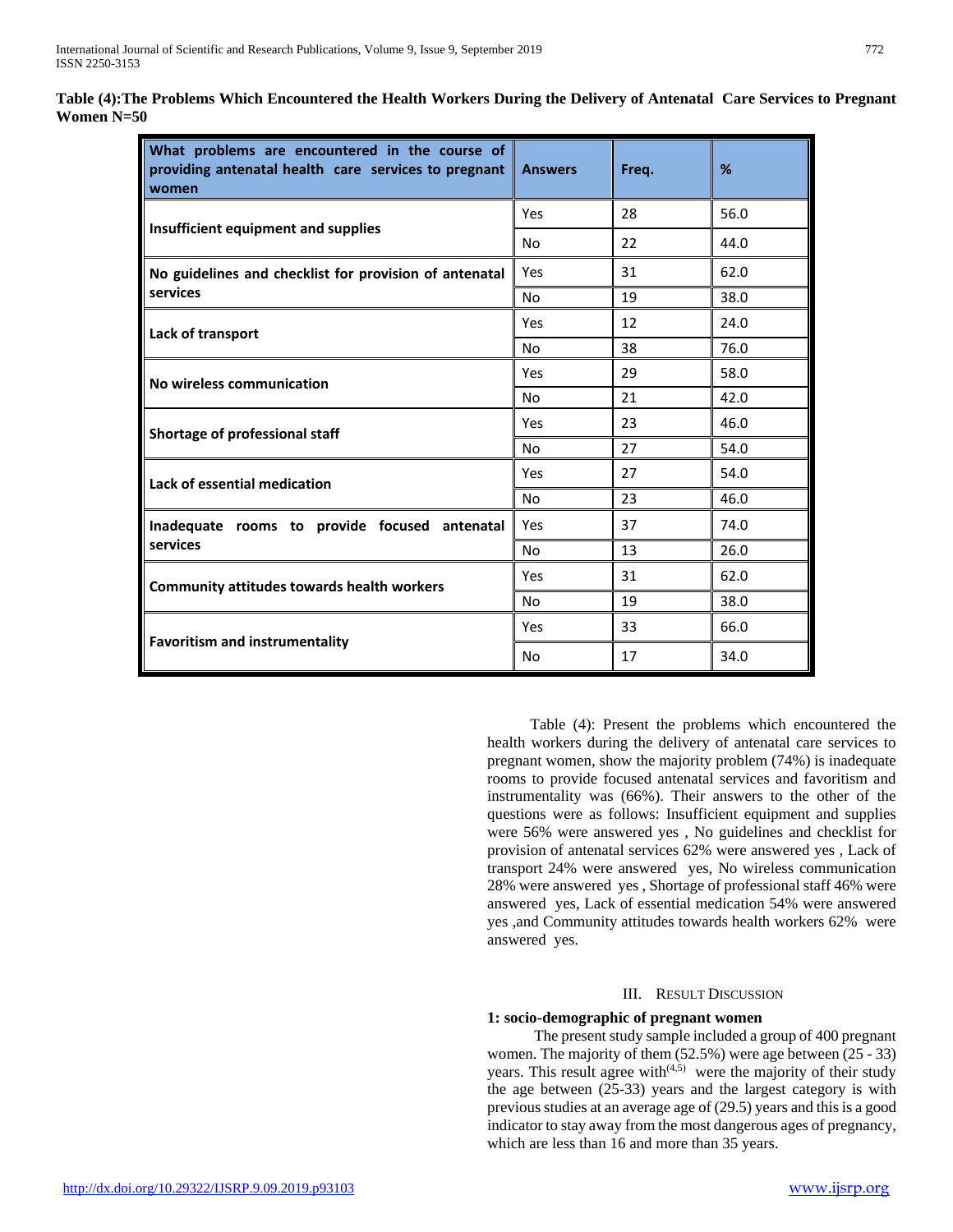About marital status the vast majority of sample (99.0%) were married this result similar the previous study 248 of the women included in the study who were or had once been married, 94.3% were currently married, 3.7% were widows and 2.0% were divorced. This may explain the issue of the Iraqi population<sup> $(6)$ </sup>, which is often marriage at an early age and adherence to religious and social norms and norms, which must be procreation by marriage exclusively. Regarding the educational level, the study indicates the (36.8%) of sample are primary schools graduates. Many effect that lead to lack achieve high education graduates like economically, population traditions. This result agree with study conducted by  $(7)$  when majority of their study were primary schools graduates. Regarding occupation status for pregnant (87%) of sample were housewives, while their husbands, (50.8%) of sample were government employees.

## **2: Information about previous and present pregnancy**

 Discussion table (2): Show that the majority of sample (95%) were attended antenatal care clinics. In Iraq indicate an excellent ratio compared with some countries, such as Egypt where they (90.30%) of pregnant women were receiving antenatal care in 2014. Its highest value over the past 26 years, while its lowest value was  $(39.10\%)$  in  $1995^{(8)}$ . The majority of sample (92%) of them were received permission from their husbands before visits to health care centers. Most pregnant women have indicated that their husbands have the right to determine when their wives should see health care centers and what they should do (9). This calls for increased awareness among couples and other large family members of the importance of regular visits to pregnant women in primary health care centers.

 Regarding question about accompanied with their husbands (76.8%) of pregnant women were accompanied by their husbands to health care clinic. While (57.5%)of them Benefits of accompany was for psychological support. One of the main factors that encourage to review pregnant women's health care. The study covered the assessment of predisposing and potential factors and the help factor of couples to support their wives' visits to prenatal care centers. The information showed that these factors, the willingness, support and support of the husband were very necessary to motivate pregnant women to perform the review during pregnancy (10).

 As shown in the result that (68%) of the women had a desire for pregnancy, this indicate a positive for pregnancy health of the mother and fetus. as the previous studies had shown that: 40% to 60% of all births in United States were unplanned, so the United States is the highest unplanned pregnancy among the rest of the developed world. Moreover, absence of the critical period for the fetus that needs to grow or may delay in diagnosing the unplanned pregnancy often leads to the loss of the opportunity to achieve clinical strategies for better pregnancy (11). The result of study show the (61,3%) of pregnant women began antenatal care through 4-6 months, in other hand 37.3% had begun the review prior to the third month of pregnancy. This was much better than a previous study conducted by  $(12)$  in Malawi, In terms of direct antenatal care, 75% of pregnant women reported that they started between 4 and 6 months of gestation. Most of them were satisfied with the antenatal care services in the percentage (96, 3).This percentage is a good when compared to some previous studies such as  $(13)$  where 91% of the mothers in the study were satisfied

<http://dx.doi.org/10.29322/IJSRP.9.09.2019.p93103> [www.ijsrp.org](http://ijsrp.org/)

with the number of visits and the time spent while receiving care. The majority of sample (92%) do not make any payments to start antenatal care. The majority of sample (92%) do not make any payments to start antenatal care. This encourage pregnant women to receive health care when compared with other countries $<sup>(14)</sup>$ .</sup>

#### **3: The demographic characteristics of health workers**

 Table (3) represent the demographic characteristics of health workers. The majority of sample (66%) are nurses (76%) of them are female. The role of nurses is important because it has a direct impact on increased compliance, according to WHO recommendations, which confirm the importance of screening pregnant women to ANC during the first trimester. A study in Nigeria on contraindications of antenatal care by pregnant women, one of these problems it that the caregiver was male which lead to psychological, cultural and religious barriers (15).

Majority of employee sample (76%) hade trained in reproductive and child health activities, This percentage is low compared with other countries. Previous studies have been conducted in Malawi where all health care workers were participated in the research and received training in reproductive health  $(16)$ .

## **4: Problems which encountered the health workers during the delivery of antenatal care services**

 Table (4): Regarding the problems which encountered the health workers during the delivery of antenatal care services to pregnant women, show the majority problem (74%) is inadequate rooms to provide antenatal services. In many previous studies, researchers have found that using adequate place to perform antenatal care in terms of location, suitability, maintaining women's privacy. As well as prevent the spend long periods in inappropriate and uncoordinated places has a greater role in facilitating the tasks of health workers as well as attracting pregnant women to antenatal health care (17) and second problem was favoritism and instrumentality (66%), In a study conducted in Iranin Shahid Beheshti University of Medical Sciences about the factors affecting health workers in the provision of services where good management and support and motivation of direct officials are the main reasons to help health workers to provide the best they have. On the other hand, unfair treatment and cronyism, mismanagement and lack of encouragement were key factors that undermined the determination of the two health years and their activity<sup>(18)</sup>.

#### IV. CONCLUSIONS:

## **Conclusions concerning pregnant women:**

1-the most common of pregnant age was( 25- 33 ) years.

2-the vast majority of the study sample was married.

3-the overall knowledge of pregnant women about antenatal care was good.

4- it found there is a relationship between knowledge with( level of education and influence to be pregnant )

## **Conclusions concerning health workers:**

1-The biggest profession in our study was a nurse.

2-The majority of participants were female (82%).

3-The biggest source for information was partner and experience.